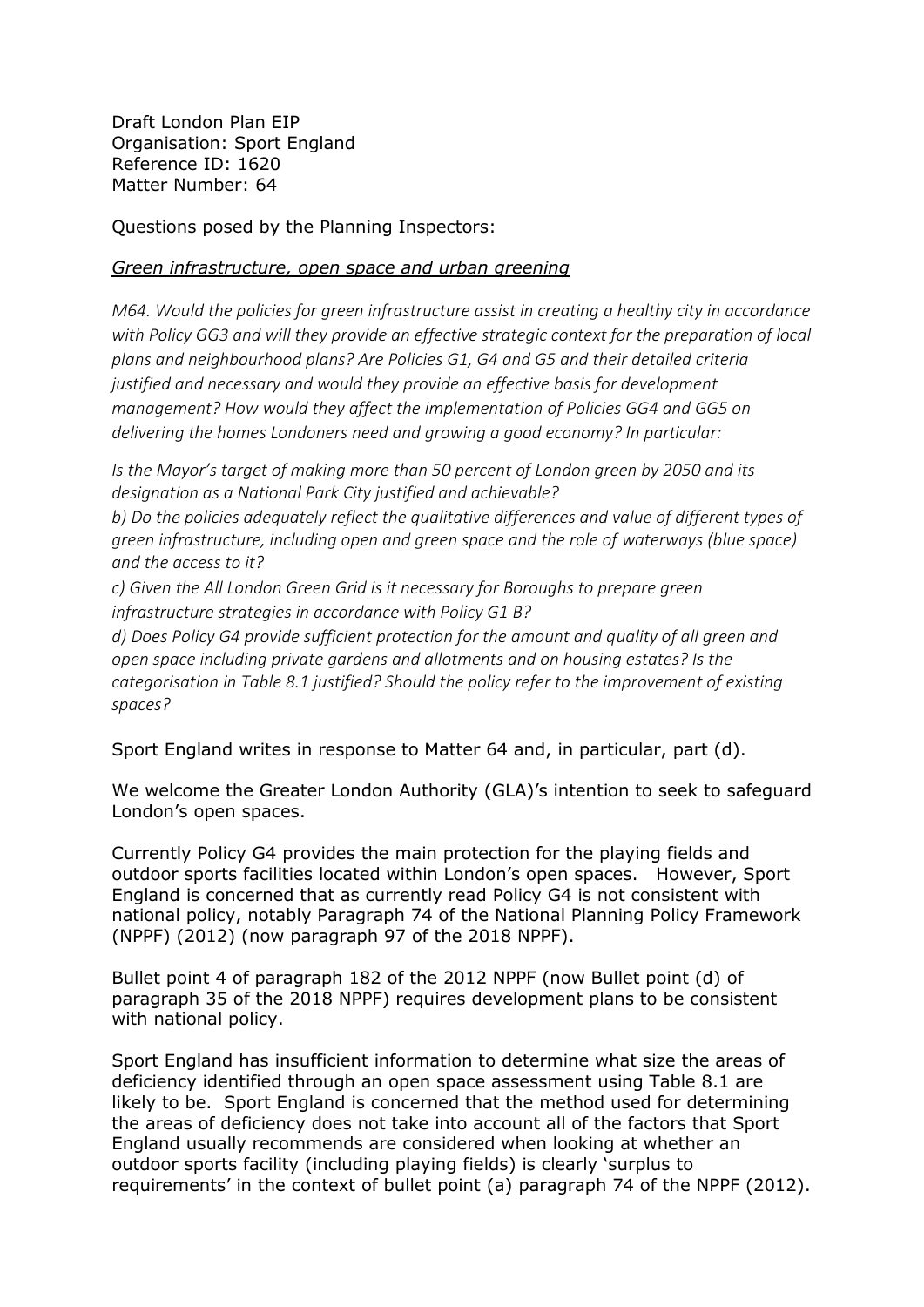For example, for playing fields Table 8.1 would not require consideration of the quality of provision including the capacity of the pitches (i.e. how many matches a pitch can sustain) or assess any ancillary provision (such as changing facilities, floodlighting and other supporting structures).

Paragraph AB indicates that where development is proposed on open space (including playing field) outside areas of deficiency (see Policy G4 AB 1A) the policy requires *'equivalent or better quality provision should be made within the local catchment unless an up-to-date needs assessment demonstrates this is unnecessary'.*

The relevant criterion of paragraph 74 of the 2012 NPPF states that the loss of open space (including playing fields) should be *'replaced by equivalent or better provision in terms of quantity and quality in a suitable location'*. Providing replacement open space (or playing field) of equivalent quantity is therefore also important and should be included in policy G4.

Paragraph 74 of the NPPF also allows for existing open space to be replaced with *'alternative sports and recreational provision, the benefits of which clearly outweigh the loss of the current or former use'.* And this is also absent from Policy G4.

Sport England has met the GLA planners a few times since submitting our initial comments in early 2018. We understand that changes to the Plan are currently being considered to address Sport England's comments. We have discussed the following comments provided by Sport England to the GLA regarding Policy S5 following the minor suggested changes to the plan that were published in July 2018;

## Policy S5

- Sport England welcomes the recent additional text for Policy S5B (4). However, the beginning of Policy S5 B states; *'development for sports and recreation facilities should….*' Is it intended that this policy should apply only to sport and recreation facilities?
- If, for example, a new school or a housing development is proposed on an existing artificial pitch or sports hall would policy S5 apply?
- Would you be prepared to amend the text of Policy S5 B to be separated into 2 parts with S5 B (4) separated from Policy S5 B (1-3) to form a new part (D) of Policy S5 to read; *'Development affecting sports and recreation facilities should…' 'ensure that there is no net loss of facilities, unless it can be demonstrated that there is no ongoing or future demand. Where published, a borough's assessment of the need for sports and recreation facilities should be used to identify ongoing or future demand.'* S5(B) 1-3 would remain as they are in the draft Plan.

Sport England considers that if these further changes are made and form part of an amended and separated S5 B(4) that could also cover outdoor sports facilities in wider open spaces e.g. playing pitches, then this should go some way to help address our concerns.